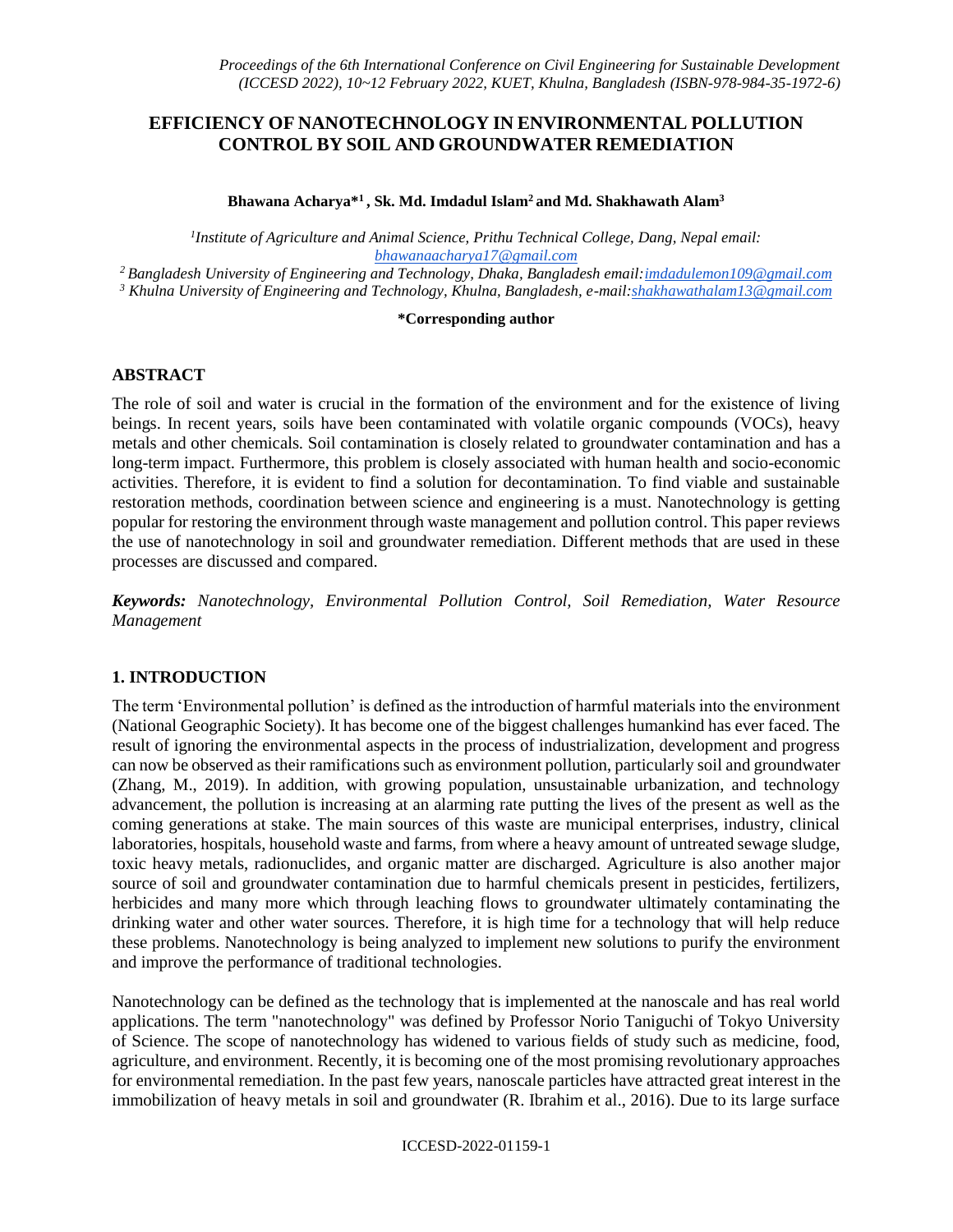area and high surface energy nanoparticles can absorb large amounts of contaminants and catalyze the reaction much faster. This reduces energy consumption during decomposition and prevents the release of pollutants. (Mehndiratta et al., 2013). With more research, it might be the ultimate tool for soil and groundwater remediation.

Remediation is the process of removing or reducing pollutants from the environment using chemical or biological means. With recent advances, control of pollutants in soil, sediments, and water have become the biggest environmental challenge. As it is near impossible to get to the previous situation through traditional pollution control techniques, researchers are inventing innovative things to reduce the rate of pollution in soil and groundwater through remediation. Soil remediation is a process of soil revitalization in which harmful contaminants are removed from soil to restore it to its natural state. The process of removing or transferring contaminants to harmless products to treat contaminated groundwater is known as groundwater remediation. Although it has a huge scope, there is still a lack of more research due to the need for a large amount of investment and controversial perception on nanotechnology.

Having a lack of resources and comparing methods, we have selected only seven articles in this review paper for comparison. However, this study can go a long way, if there are plenty of resources with a handful of analysis methods. Perhaps, this article can be a beginning as the startup for future study in soil and groundwater remediation in developing and underdeveloped countries in southern asia, and middle east countries as well.

In this review article, efficiency of some selected methods of nanotechnology for soil and groundwater remediation will be determined, based on their limitations and future scope, in order to find out the most effective one among them. On top of that, some recommendations will be added at the end for the embellishment of nanoscale research for environmental remediation in upcoming days.

This paper aims to present a review comparing some existing methods of nanotechnology used in soil and groundwater remediation and to find out the future scope of nanotechnology in environmental pollution control.

# **2. PRESENT SCENARIO OF NANOTECHNOLOGY IN DIFFERENT PARTS OF THE WORLD**

With the high rate of soil and groundwater pollution in recent decades, most of the developed countries have been using various technologies for remediation. Physical remediation consists of techniques such as soil cleaning, vitrification, electrokinesis, encapsulation, and permeable barrier systems. Chemical methods include solidification, precipitation, ion exchange and biological methods use plants that help to remove heavy metals. More recently, there is a shift towards nanotechnology, which requires less energy and investment. Innovative approaches such as passive soil and groundwater treatment technologies have been developed. For instance, pump -and treat, despite being effective and widely used for the remediation and transformation of a variety of environmental contaminants, due to high cost and lengthy operating periods for remedies, ex situ groundwater treatment technologies are decreasing. On the other hand, the number of actual applications of non zero-valent iron nanoparticles is increasing rapidly (Karn et al. 2009).

However, it is beyond imagination for most of the underdeveloped and developing countries like Nepal and Bangladesh. Mostly physical and biological methods of remediation are used which is energy and budget draining. Nanotechnology application requires proper training, knowledge and systematic approach which significantly lack in developing and underdeveloped countries. Nevertheless, developing countries like India and some of the African countries have initiated the use of nanotechnology. Therefore, there is a possibility of use of nanotechnology in areas like medicine, agriculture, engineering applications and environmental pollution control in developing and underdeveloped countries as well.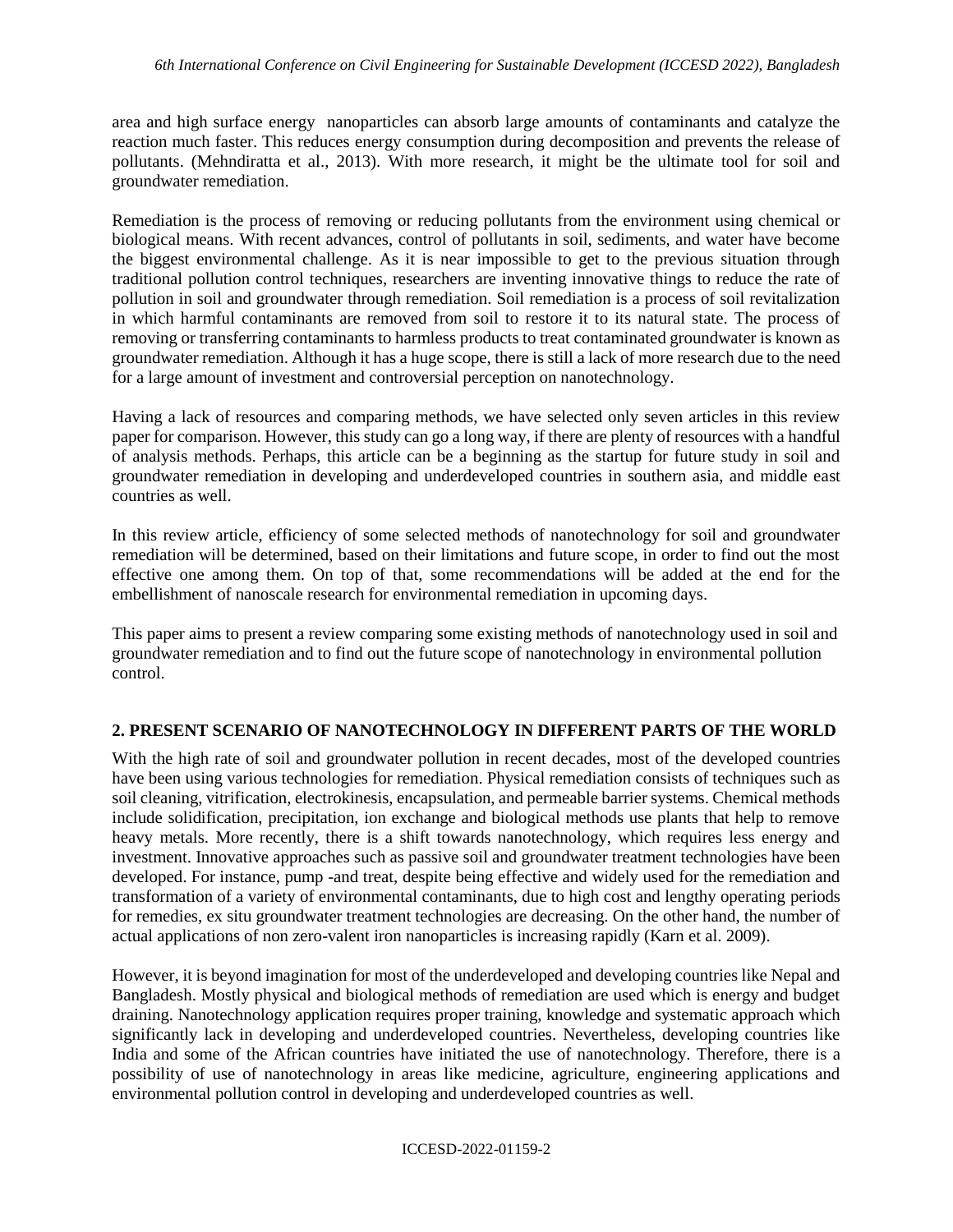## **3. IMPORTANCE OF NANOTECHNOLOGY**

Nanotechnology is a "breakthrough" technology and has the potential to offer several benefits that are not offered by other conventional technologies; their high surface-area-to-volume ratio imparts unique physiochemical properties, including versatile functionalities and enhanced reactivity or selectivity. It is one of the most promising revolutionary approaches for environmental remediation. The fusion of nanotechnology with water science and technology has led to innovative advances in water treatment, desalination and recycling technologies (Savage and Diallo [2005;](https://link.springer.com/article/10.1007/s11051-013-2044-0#ref-CR45) Shannon et al. [2008;](https://link.springer.com/article/10.1007/s11051-013-2044-0#ref-CR48) Diallo and Brinker [2011\)](https://link.springer.com/article/10.1007/s11051-013-2044-0#ref-CR16).

As nanotech has been used in different sectors of both agriculture and engineering, various methods have been identified and innovated for better performance. Some available methods are listed below

## **4. AVAILABLE METHODS IN NANOTECHNOLOGY FOR SOIL AND GROUNDWATER REMEDIATION**

The most investigated nanomaterials for the use of mitigation of heavy metals and organic contaminants covers carbon nanomaterials (especially carbon nanotubes), metal oxide nanomaterials (such as Fe3O4, TiO2 and ZnO), zero-valent iron nanoparticles (ZVI) (Qian et al., 2020).

Nanomaterials such as carbon nanotubes (CNTs), zeolites, zero-valent iron nanoparticles (ZVI), and nanosorbents are used in water treatment. Likewise, silver nanoparticles, carbon-based nanoparticles, polymer-based nanoparticles and oxide metal nanoparticles show a great impact on the removal of wastewater contaminants which supports nanotechnology as an effective medium for solving water-related problems of quality and quantity (Soni et al., 2020). Similarly, photocatalysts such as zinc oxide (ZnO), titanium dioxide (TiO2) and tungsten oxide are used to oxidize organic pollutants into harmless substances. Among these, titanium dioxide is the most favored due to its high photostability, high photoconductivity, easy availability, low-cost, and non-toxic properties. In addition, a new technology known as nanofiltration can be used in water treatment in homes, offices, and industries. Molybdenum disulphide (MoS2) nonporous membrane is used for energy efficient water desalination which does five times higher effective filtration than the conventional ones.

On the other hand, nanozeolite, nanomagnet, nanosensors, polymers, clays, zeolites, nanomembranes play an important role for soil remediation. Despite their advantages, nanoparticles may undergo transformations, such as growth, dissolution, aggregation, and aging, changing the micro or nano environment surrounding the individual soil nanoparticles. Furthermore, nanoparticles also depend on environmental factors like temperature, pH, solubility, etc. Hence if these factors are altered, it may alter the function of nanoparticles. Therefore, more research is needed to understand their properties (Tarafdar and Adhikari, 2015).

# **5. METHOD OF COMPARISON**

In this case study, it has been found what methodologies have been adopted in the selected research papers, what was their findings and what steps may be taken in the future to overcome the limitations as well. This review will find out their limitations, compare the methods used, and find out the best and most effective method among the for a particular soil condition.

All the steps of this case study can be summarized in a flow chart given below (Figure 1 )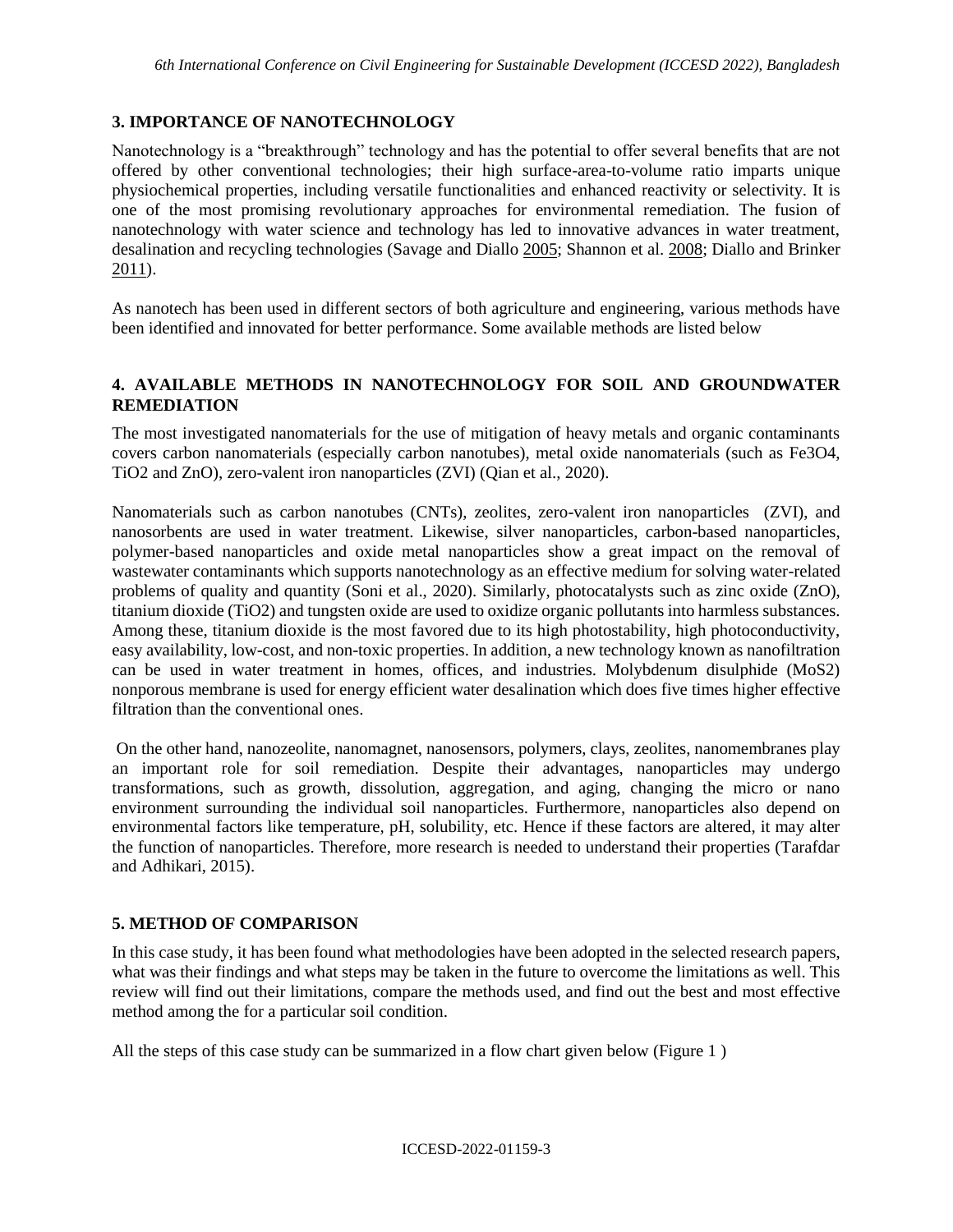

Figure 1: Flow chart of method of comparison

There are various advantages of nanotechnology in soil and groundwater. In the past, various methods had been introduced and reviewed as well; like carbon nanotube, nano clays/zeolites, in situ chemical oxidation, nZVI, and nano sorbents.

**Carbon nanotubes** are especially popular for pollution detection and sensing. They are used as nanoscale chemical sensors and electrochemical sensors. Also, oxidized and hydroxylated carbon nanotubes are good adsorbers for metals. In spite of being popular for removal of organic contaminants in water, they have much lower specific surface area limiting the potential as organic contaminants adsorbents. However, KOH -activated carbon nanotubes have improved specific surface area and micropore volume. However, it is well known that carbon nanotubes can be deposited in biological tissues and cause serious toxic effects. This needs more research to better understand this aspect and advance the potential applications and environmental impact of carbon nanomaterials (Zhu et al., 2010).

**In situ chemical oxidation** (ISCO) is a technology used in soil and groundwater remediation to convert contaminants into less harmful products by application of strong chemical oxidants. It has advantages such as robustness in nature, less time in implementation, availability of a variety of oxidants and diverse activation and delivery approach, and so on. Nevertheless, this method needs a large amount of chemicals and properly trained and equipped workers.

**Nano clay/ zeolites** play an important role in transportation of minerals. In an article entitled,' Effects of vermiculite, nanoclay and zeolite on ammonium transport through saturated sandy loam soil', Mazloomi and Jalali had reported that zeolite and nanoclay showed the highest effect on decreasing NH4-N transport in the sandy loam columns, which prevents the leaching and ultimately contamination. This investigation

### ICCESD-2022-01159-4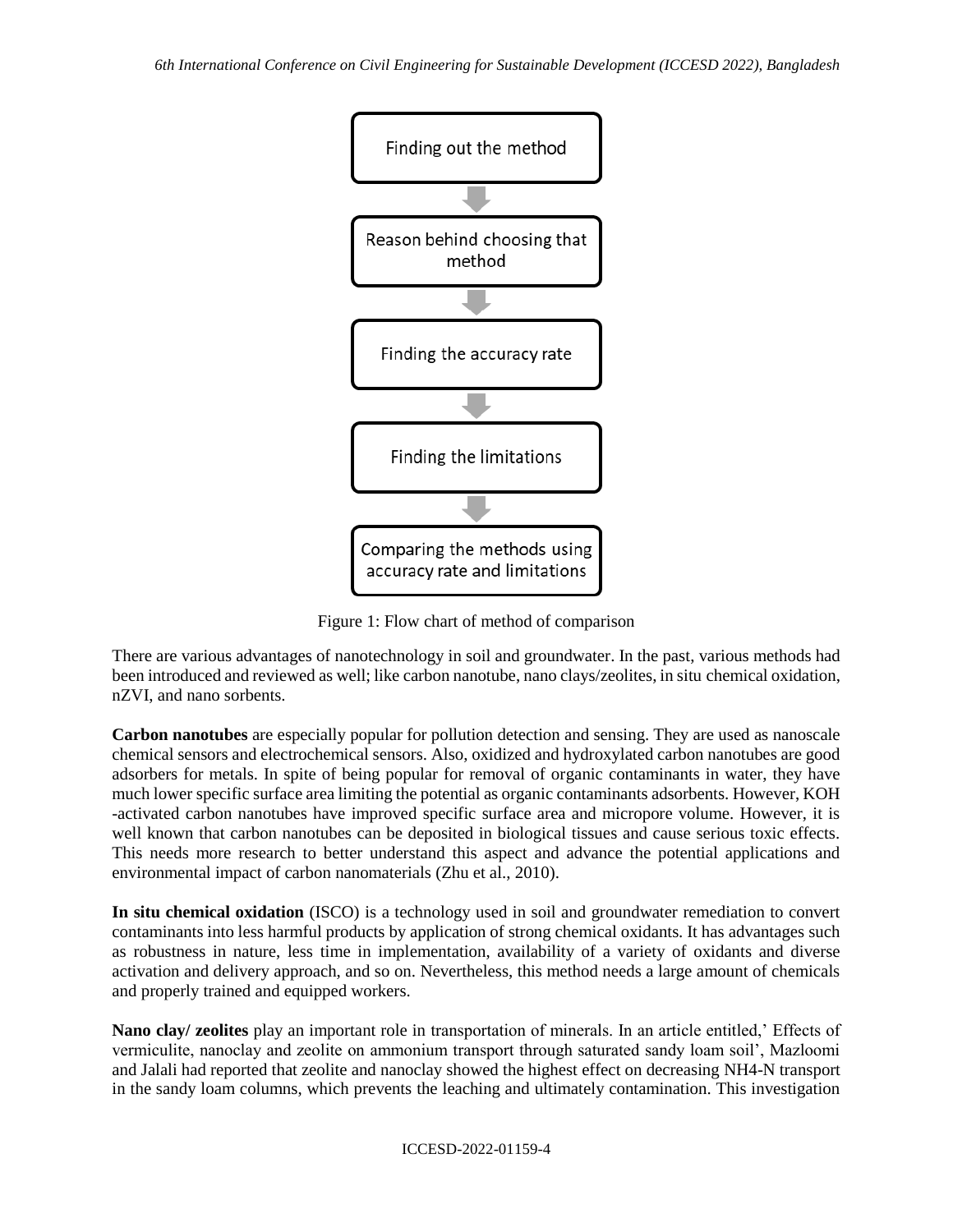suggests that application of inorganic amendments could be a beneficial technique to decrease leaching of NH4-N fertilizers in the light-textured sandy soils.

**Nano sorbents** due to having large surface area and a high substance specificity can quickly and specifically remove or recover target contaminants such as cadmium  $(Cd2+)$  and cobalt  $(Co2+)$  ions from aqueous solution.

**Nano-scale zero-valent iron particles** (NIP) have a greater reduction rate initially and a reduction of the total number of moles of pollutants per mole of iron than the permeable reactive barrier technology (PRB) because of its infinitesimally small size (nm) and high reactivity. Although, despite its superiority over permeable reactive barrier technology (PRB), the delivery of nano-scale zero-valent iron particles (NIP) into the contaminated subsurface soils and groundwater for in-situ applications is **limited due to quick aggregation and settling characteristics of NIP.** Therefore, lactate-modified NIP was developed that has potential to be used for safe and effective in-situ remediation and to maintain their stability (Reddy, 2010).

According to Bakshi and Abhilash, 2019, despite the plethora of possibilities of nanotechnology in soil remediation, there is little evidence which indicates this might lead to some uncertainties and risk. Therefore, appropriate long-term evaluation of large-scale ecosystem studies should be conducted to prevent any potential adverse environmental impacts they may cause.

Moreover, some important parameters should be prioritized before conducting any operation in nanoscale. Although the technology is obviously an efficient replacement of current practices for site remediation, potential risks are not taken into account thoroughly. More research is needed for understanding the mechanisms affecting the fate and transport of manufactured nanoparticles in water, soil, and sediments; their interactions with each other; and how these interactions are influenced by different environmental variables; and last but not least, how these nanoparticles may affect human health (Karn et al. 2009).

# **6. ANALYSIS AND COMPARISON OF THE EFFICIENCIES FOR DIFFERENT METHODS**

In this case study, five different methods have been identified, depending on their used nanoscale particles and implementable field of area, and have been compared based on those two parameters as well. The findings can be summarized as given in Table 1.

| Method Name | Carbon            | Nano             | <i>In situ</i> chemical | nZVI                     | Nano sorbents    |
|-------------|-------------------|------------------|-------------------------|--------------------------|------------------|
|             | Nanotube          | clays/zeolites   | oxidation               |                          |                  |
|             |                   |                  |                         |                          |                  |
|             | 1. Reduce the     | 1. Decrease the  | 1. Remediation of       | 1. Nanoscale zero-valent | 1. Remove        |
|             | interparticle'    | leaching of NH4- | organic                 | iron is the most studied | $Cd^{2+}$ and    |
|             | spacing, which    | N                | compounds               | nanomaterials for        | $Co2+$ ions from |
|             | will improve the  |                  |                         | facilitating the         | aqueous          |
|             | mechanical        |                  |                         | phytoremediation due to  | solution.        |
| Properties  | properties of     |                  |                         | its successful           |                  |
|             | the soil.         |                  |                         | engineering applications |                  |
|             | 2. Remove         |                  |                         | in treating contaminated |                  |
|             | almost all three  |                  |                         | soil and groundwater     |                  |
|             | types of          |                  |                         |                          |                  |
|             | pollutants, i.e., |                  |                         |                          |                  |
|             | organic,          |                  |                         |                          |                  |
|             | inorganic and     |                  |                         |                          |                  |
|             | biological        |                  |                         |                          |                  |
|             | pollutants        |                  |                         |                          |                  |

Table 1: Different Methods used in Soil and Ground Remediation